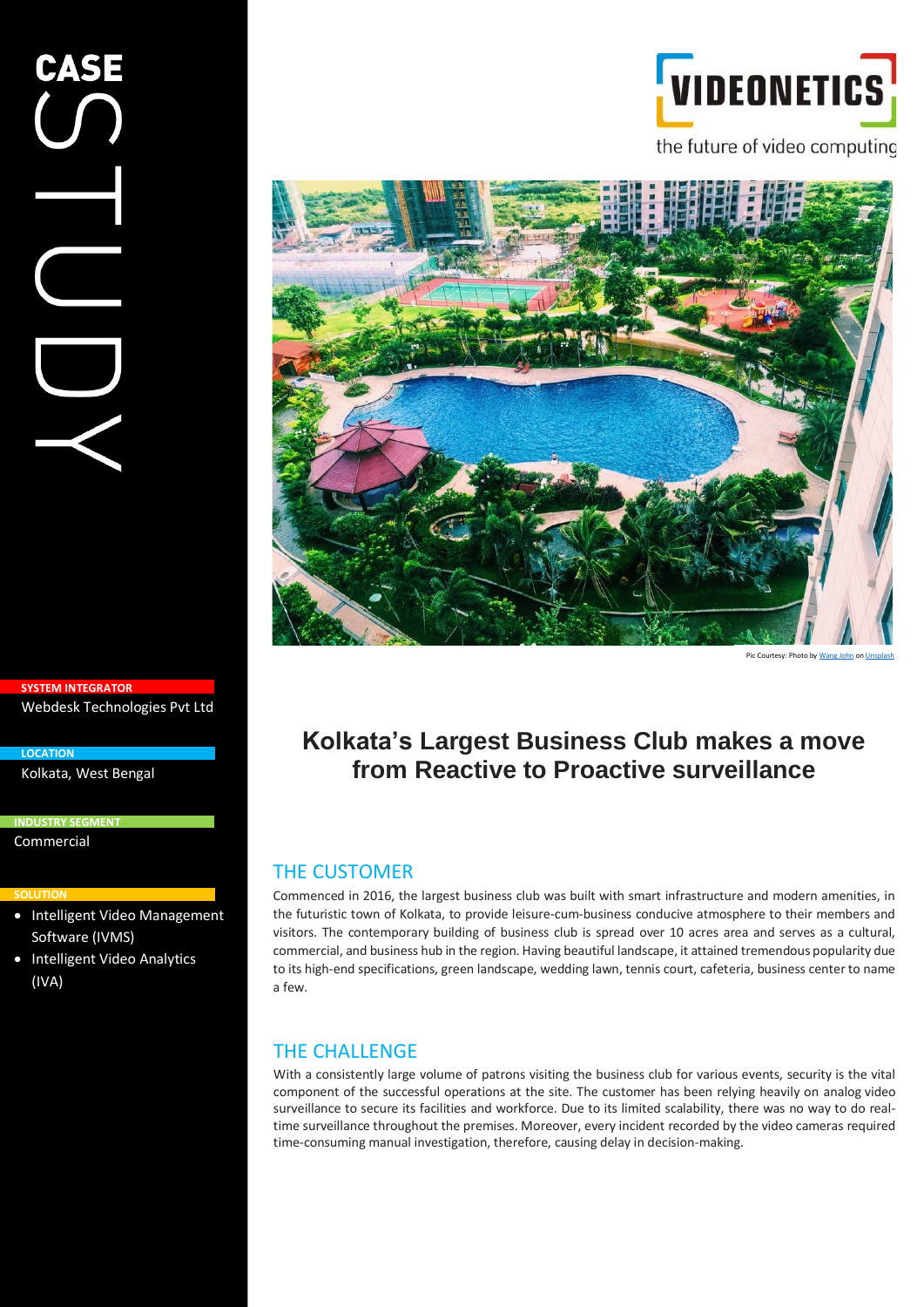## THE SOLUTION

Aiming to advancing the surveillance solution, the customer wanted to make an investment to maintain a watchful eye, manage threats/incidents proactively along with integrate existing and new system into the unified interface. After a thorough evaluation of various solution offered by various companies, it was Videonetics that came out on top. Thanks to Videonetics Unified Video Computing Platform (UVCP™) that blends Intelligent Video Management Software (VMS), Intelligent Video Analytics and seamless integration of existing analog system into one user-friendly solution, able to grow effortlessly with customers' need over time.

#### **1. 24x7 Security with granular details & incident response management**

Today, Videonetics Intelligent VMS is managing 100+ cameras including PTZ network camera, dome cameras, fixed cameras, and bullet cameras, installed throughout the interior as well as exterior of the premises. In addition, 32 legacy analog cameras are also integrated into the unified solution, eventually providing centralized control of the cameras to the security operators. The in-built failover and redundancy features of Intelligent VMS ensure the operators to always have access to live and recorded video. This means if any incident occurs, they can always have evidence of it.

#### *Zero Blind Spot at Entrance & Surroundings:*

The Intelligent Video Analytics (IVA) is helping operators to detect vehicles which are wrongly parked in 'restricted' or 'no parking' zones, at the outside of premise. For the perimeter security at entry & exit gates, the PTZ camera tracking helps in detecting unusual behaviour of the person and provides alert to security operators for faster action. At the entrance, face capture has been installed to detect a person in the scene and locates his/her face, which is saved in the database, indexed and time stamped. In addition, vehicle capture is deployed to track and record license plates of vehicles along with time and date, entering the premise.

#### *Watchful eyes at Business Club Facilities:*

The business club needed a solution that could help it identify theft, intrusion and trespassing throughout its facilities. In the first phase of the project, Videonetics along with stakeholders of business club and system integrator identified sensitive areas, that requiring immediate security system.

- To monitor suspicious activities, **zone monitoring** has been enabled at the fence of tennis court, lawn, emergency gates and open field area. Operators will be notified if a person stays beyond a certain duration in a user-marked zone.
- To combat unauthorized entry in generator room, operators gets alert if any **intrusion** happens in a marked area. Similarly, unusual activities are also being monitored in this area thru **loitering detection.**
- At the peripheries of the business club, **trespassing detection** has been deployed to detect if any person intrudes into a premise. The system is well capable to trace **trajectory** of the trespasser and prevent incident before it occurs.
- The authorities wanted to have alert in case any mob formation happens at the field area, known as forbidden region, of the club. **Crowd formation detection** has been deployed that estimates density of people in a scene and generated an alert as soon as the density in any defined area crosses a certain limit.

#### **2. Empowering officials with web and mobile application**

• The ease of use of Videonetics unified solution has been instrumental to the business club. The operators and senior authorities are efficiently accessing videos anytime and anywhere, thru an intuitive interface of IVMS web and mobile applications. At the time of incidents, operators can handle alarms and manage events, therefore, reducing manual checks of cases and helping to expedite investigations.